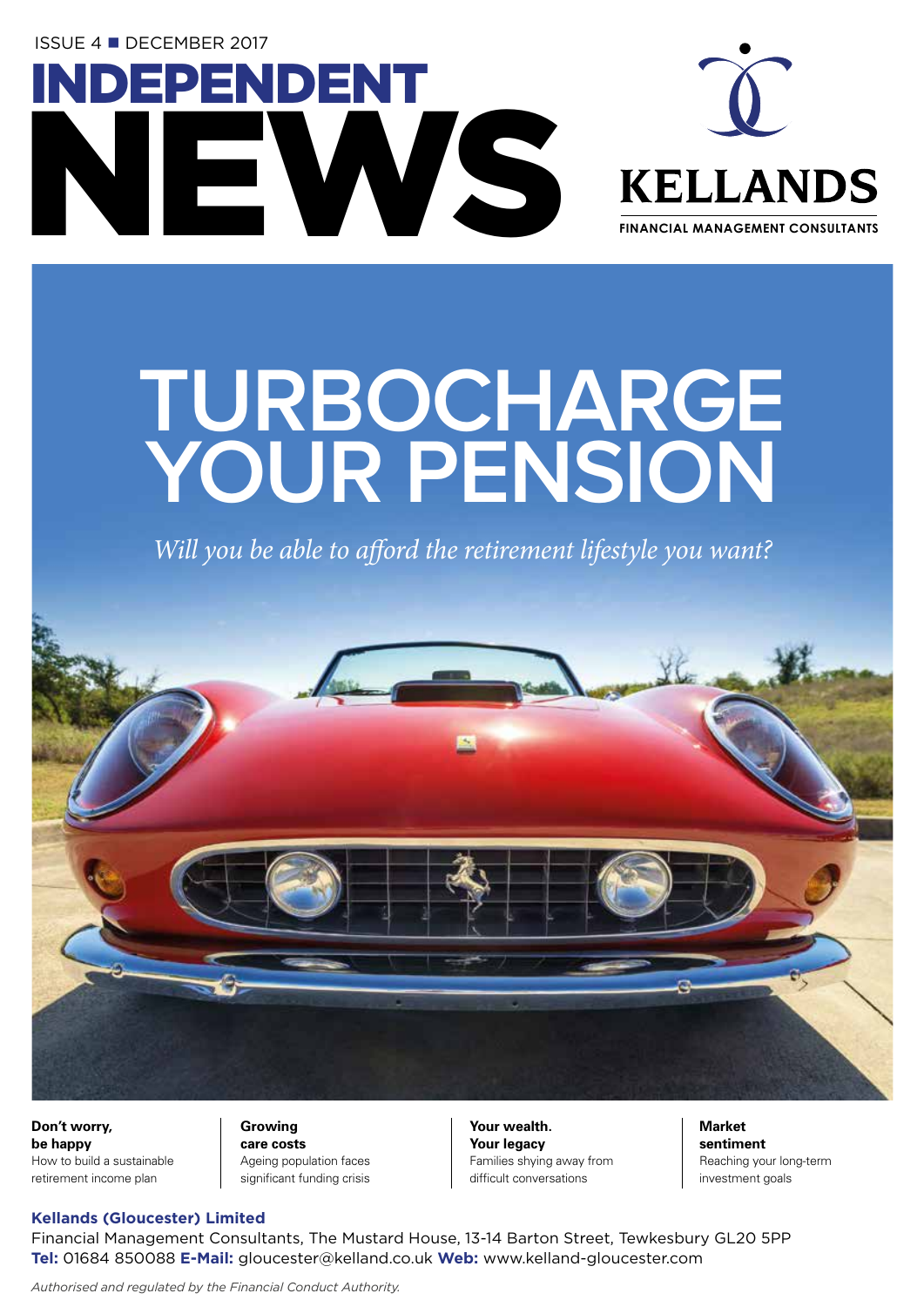### INSIDE **THIS ISSUE**

elcome to the final edition of *Kellands Independent News* for 2017, featuring news, opinions, insights and analysis to help you navigate the complexities of today's financial world.

<u>MAMMAMAMAMAMAMAMAMAMAMAMAMAMAMAMAMA</u>

Inside this issue, we talk about estate planning, which is an extremely emotional subject as people generally don't like talking about money or death. On page 10, we comment on new research that shows some people would like to talk about this subject but haven't found the right time or just don't know where to start. This is worrying considering Inheritance Tax receipts increased by 22.9% in the first quarter of this tax year, according to data from the Office for National Statistics.

If you're still working, what kind of life would you like to lead when you've said goodbye to the 9-to-5? On page 04, we look at the importance of saving for retirement and how to turbocharge your pension if you want the financial freedom to enjoy your later years. After all, you'll still want to do all the things you love now – and probably a few others too.

As part of the March Budget 2017, Chancellor Philip Hammond announced an extra £2 billion of funding for social care and paved the way for major changes to how people pay for it. But people in the UK are still underestimating the cost of elderly care every year, according to new research. Turn to page 06 to read the full article.

I do hope our selection of financial articles in *Kellands Independent News* is of interest to you and may also stimulate some ideas for your next financial review. Should you wish to discuss any of the topics in greater detail, please do not hesitate to contact us on 01684 850088 or visit: www.kelland-gloucester.com.

Wishing you all the very best for 2018.

Sincerely,

**Steve Kelland** *Executive Chairman*



## CONTENTS

03 **Protect the things that mean the most to you**  Cohabiting families risking their family's financial future

#### 04 **Turbocharge your pension**  Will you be able to afford the retirement lifestyle you want?

06 **Growing care costs**  Ageing population faces significant

#### 08 **Market sentiment**

Reaching your long-term investment goals

10 **Your wealth. Your legacy** 

Families shying away from difficult conversations

#### 12 **Priceless education**

Choosing an independent school is a serious investment

07 **Don't worry, be happy** 

funding crisis

How to build a sustainable retirement income plan

INFORMATION IS BASED ON OUR CURRENT UNDERSTANDING OF TAXATION LEGISLATION AND REGULATIONS. ANY LEVELS AND BASES OF, AND RELIEFS FROM, TAXATION ARE SUBJECT TO CHANGE.

THE VALUE OF INVESTMENTS AND INCOME FROM THEM MAY GO DOWN. YOU MAY NOT GET BACK THE ORIGINAL AMOUNT INVESTED.

The content of the articles featured in this publication is for your general information and use only and is not intended to address your particular requirements. Articles should not be relied upon in their entirety and shall not be deemed to be, or constitute, advice. Although endeavours have been made to provide accurate and timely information, there can be no guarantee that such information is accurate as of the date it is received or that it will continue to be accurate in the future. No individual or company should act upon such information without receiving appropriate professional advice after a thorough examination of their particular situation. We cannot accept responsibility for any loss as a result of acts or omissions taken in respect of any articles. Thresholds, percentage rates and tax legislation may change in subsequent Finance Acts. Levels and bases of, and reliefs from, taxation are subject to change and their value depends on the individual circumstances of the investor. The value of your investments can go down as well as up and you may get back less than you invested. Past performance is not a reliable indicator of future results.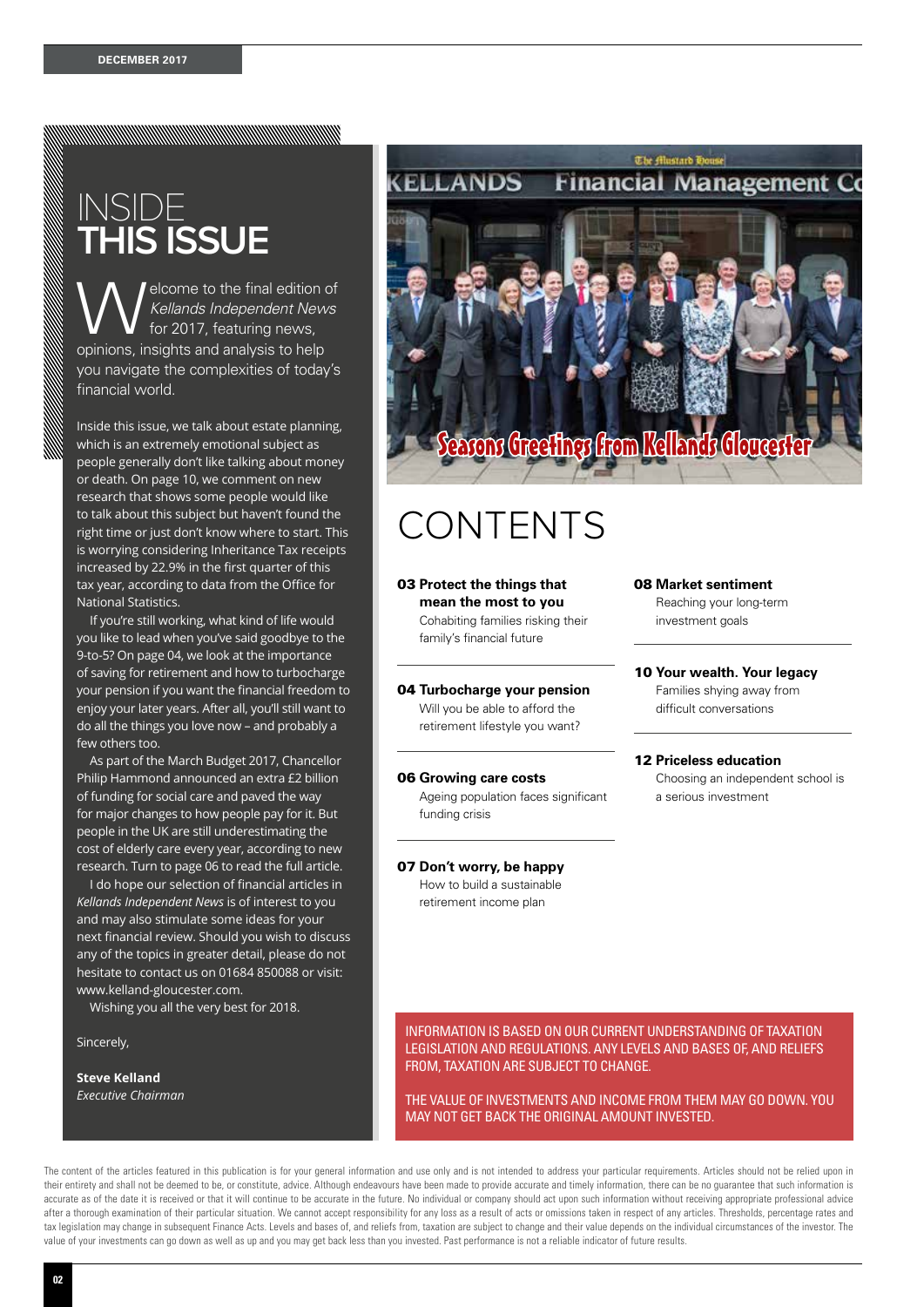## Protect the things that mean the most to you

*Cohabiting families risking their family's financial future*

**THE LIFESTYLE OF OUR LOVED ONES MAY BE SERIOUSLY COMPROMISED IF WE DIE.** HOWEVER, VERY WORRYINGLY, MORE THAN 2.4 MILLION COHABITING FAMILIES ACROSS THE UK – THE FASTEST-GROWING FAMILY TYPE IN THE COUNTRY – DO NOT HAVE LIFE INSURANCE, POTENTIALLY LEAVING THEIR LOVED ONES OPEN TO FINANCIAL PROBLEMS ONCE THEY PASS AWAY, ACCORDING TO NEW ANALYSIS[1].

The research found that 73% of<br>cohabiting families – couples liver<br>married – do not have a life insercohabiting families – couples living as married – do not have a life insurance policy, compared to 56% of married couples. As cohabiting families do not yet enjoy the same legal rights as married couples, this is leaving thousands of families at risk should the worst happen and their partner dies.

Cohabiting families have been the fastest-growing household type over the last decade. The latest figures from the Office for National Statistics (ONS) show that the number has more than doubled from 1.5 million to 3.3 million since 1996. Furthermore, according to the latest ONS divorce and marriage statistics, the number of couples getting married has decreased by more

than 6% since 2012, potentially due to the rise in couples choosing to cohabit.

#### **Not prepared for the worst**

At a regional level, cohabiting families in London, the West Midlands and the East of England are the least likely of all regions in the country to have life insurance. 87% of those living as married in London, 79% in the West Midlands and the same number in the East of England are not prepared for the worst, simply by not having a life insurance policy in place.

On the other hand, cohabiting families in Wales, the North East and Scotland are the most likely of all regions to have life insurance. Despite this, 68% of those living as married in Wales, the same number in the North East and 52% in Scotland still do not have life insurance cover. Encouragingly, the region with the most

cohabiting families – the South East – also has one of the highest proportions of those having a life insurance policy in place.

**Choosing cohabitation over tying the knot** 

The findings show that marriage may be on the cards for some, but many people are now choosing cohabitation over tying the knot, and this may well be the case for the rest of their lives. Whether we marry or live together, the needs of loved ones left behind shouldn't be overlooked. Life insurance can ensure the right money can go

to the right person at the right time.

Further research found that women insure themselves for up to 30% less than men. The average level of protection that men insure themselves for stands at more than £210,000, whereas women tend to insure themselves for just under £150,000.  $\triangleleft$ 

> As cohabiting families do not yet enjoy the same legal rights as married couples, this is leaving thousands of families at risk should the worst happen and their partner dies.



#### **PROTECTION MATTERS**

Most of us insure our cars, our homes and even our mobile phones – but what about helping to protect our loved ones? Help protect your family and give yourself peace of mind with the right level of life insurance. To review your protection needs, please contact us.

#### **Source data:**

*[1] UK life insurance company, Zurich. All figures, unless otherwise stated, are from YouGov Plc. Total sample size was 2,039 adults. Fieldwork was undertaken between 20 and 21 July 2017. The survey was carried out online. The figures have been weighted and are representative of all GB adults (aged 18+). ONS Data – each region multiplied by the percentage of people who do not have life insurance*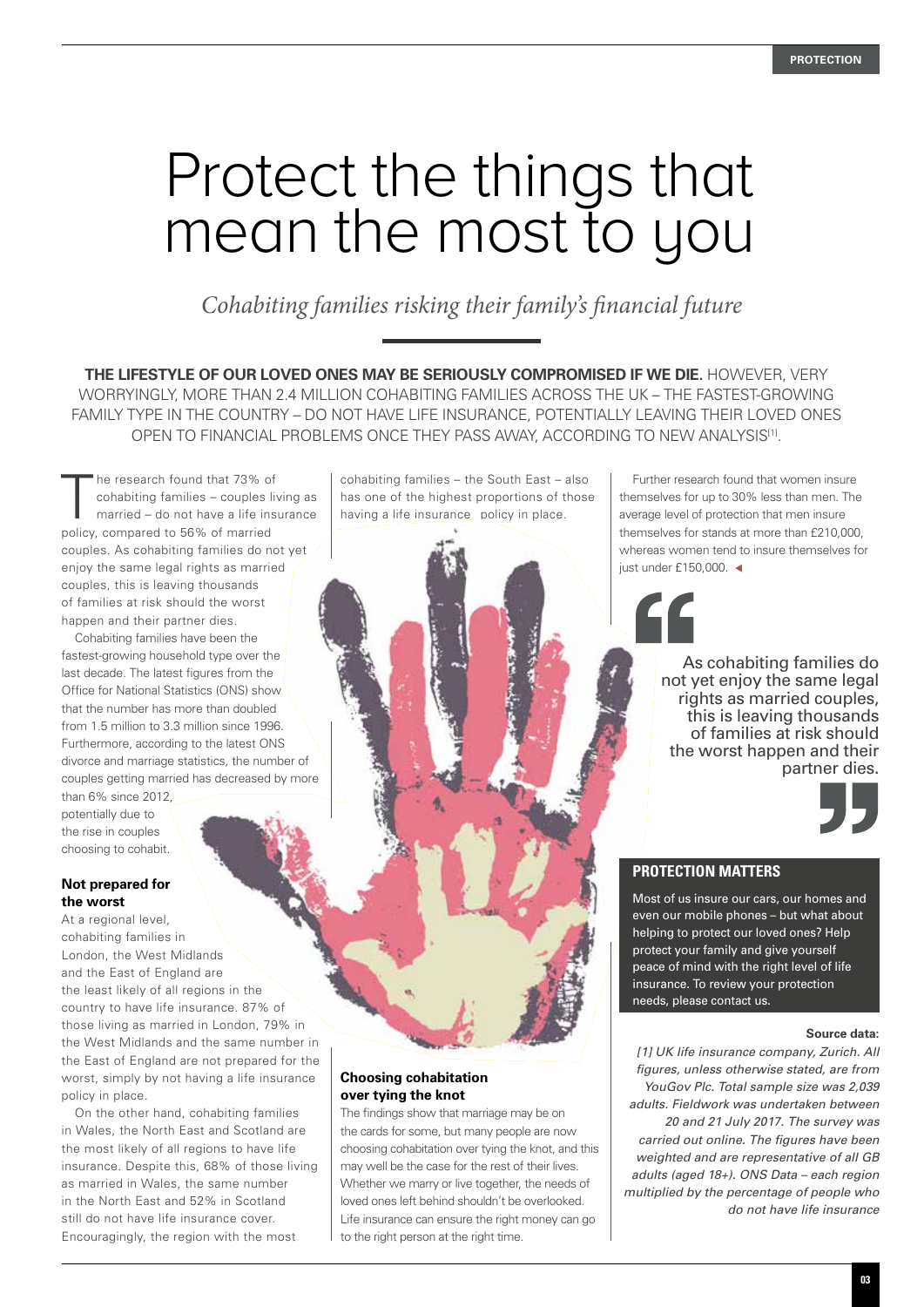

## Turbocharge your pension

### *Will you be able to afford the retirement lifestyle you want?*

**IF YOU'RE STILL WORKING, WHAT KIND OF LIFE WOULD YOU LIKE TO LEAD WHEN YOU'VE SAID GOODBYE TO THE 9-TO-5?** SAVING FOR YOUR RETIREMENT IS ESSENTIAL IF YOU WANT THE FINANCIAL FREEDOM TO ENJOY YOUR LATER YEARS. AFTER ALL, YOU'LL STILL WANT TO DO ALL THE THINGS YOU LOVE NOW – AND PROBABLY A FEW OTHERS TOO.

With that in mind, it's a good idea to<br>consider how big an income you'll<br>actually need. But at the heart of consider how big an income you'll actually need. But at the heart of today's challenge is rising longevity. UK life expectancy continues to rise, and a longer retirement means your savings will have to stretch further.

Pensions and Individual Savings Accounts are popular ways of saving tax-efficiently, but they are very different from each other – particularly in how they are taxed.

#### **Pensions – crucial, but curtailed**

Pensions should play an important part in everyone's long-term financial planning, so ensure that you make the most of any employer's contributions. Your own contributions are typically also tax-free on the way in, making them a very tax-efficient way to save.

However, when planning long-term savings, savers with big aspirations for their retirement need to bear in mind the lifetime allowance and annual allowance.

**Lifetime allowance –** if your pension pot is valued above £1 million (2017/18), a tax charge can apply on accessing the monies which exceed this threshold. The tax rate on savings above your lifetime allowance will be either 55% if you take it as a lump sum, or 25% otherwise. The pension funds will also be tested against the lifetime allowance at age 75.

**Annual allowance –** if you contribute more than a given amount to your pension pot in any year, you usually have to pay tax on the extra amount. This cap is currently £40,000 a year for most people, but is lower for higher earners. The annual allowance is reduced by £1 for every £2 earned above £150,000. For anyone earning £210,000 or more, the allowance is £10,000 a year.

These allowances may sound higher than they are, considering that both include an employer's contribution. Remember that it is the value of your pension pot – not the amount that you contributed – that counts towards your lifetime allowance, and so investment growth over time could push you over this threshold.

Also bear in mind that all of your pension income – including from a State Pension – is normally taxed like other income. This means that, even in retirement, annual earnings above £45,000 are subject to the higher rate of tax – currently 40%.

#### **Ways to boost your pension in the run-up to retirement**

Even if retirement isn't far away, there are steps you can take to increase your retirement income.

#### **1. Maximise any contributions from your employer**

If your employer contributes to your pension plan, they might pay in a bit more if you do too. Some employers increase the amount they contribute when you increase your contributions (which may only be up to a certain limit).

If you put an extra percent or two of your salary into your pension plan, they might pay in more as well, and in the long run you could end up better off. Ask your employer for details of whether they contribute to your pension plan, and by how much.

#### **2. Increase your regular payments whenever you can**

Another way of boosting your pension pot is to increase your monthly payments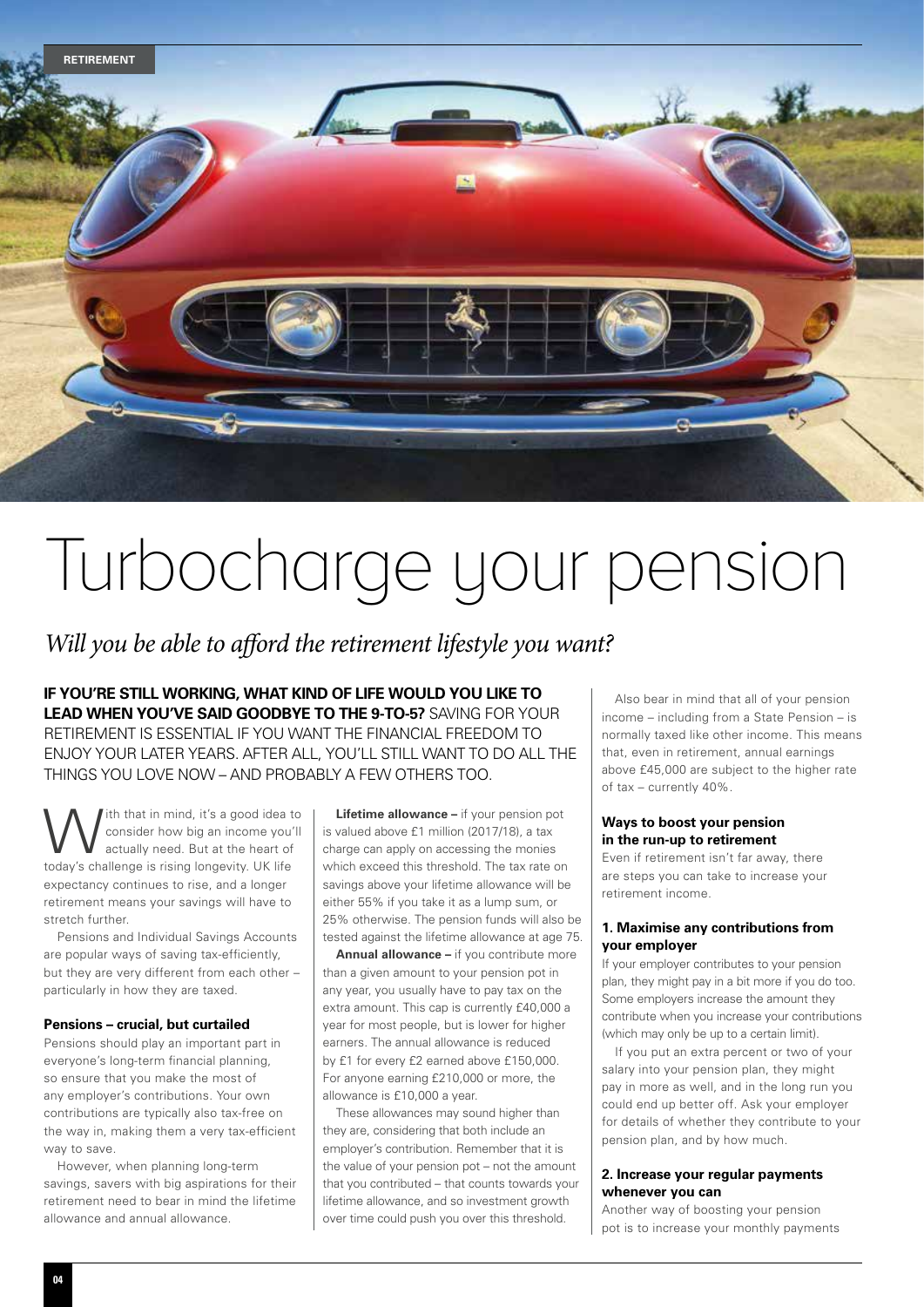whenever you get the chance. For example, if you receive a pay rise, why not arrange to pay some of it into your pension plan? You can also take this approach any time a regular expenditure comes to an end. If you pay off a loan, for instance, you could pay the extra money into your pension plan.

Small, regular increases like this can make a big difference to what you eventually receive when you retire. Over the long term, your pension plan will have a better opportunity to grow.

#### **3. Pay in a lump sum**

In addition to making regular payments, you could also pay lump sums into your pension plan. And as with any personal payments you make into your plan, the Government will top it up with tax relief, up to a certain limit.

If you received a bonus from work and paid a personal contribution of £10,000 of it into your pension plan, the Government would add £2,500 in tax relief. The tax treatment of pensions depends on individual circumstances and may be subject to change.

Please note that contributions being paid net of basic-rate tax relate only to personal pension contributions.

#### **4. Review your investment choices**

Where your pension plan is invested can have a considerable effect on what you'll eventually receive when you retire. You should regularly review how it's invested. As you get older, it may be appropriate to consider changing your investment strategy to reduce investment risk as retirement draws closer.

#### **Looking beyond pensions**

Given the limits we've mentioned on how much you can put in and take out of your pension without paying potentially significant amounts of tax, it might be worth considering how to complement it with other savings and investments.

An important tool is the Individual Savings Account (or 'ISA') which can be used to hold any combination of cash savings and investments in stocks and shares. In the current 2017/18 tax year, up to £20,000 can be contributed towards your ISA.

Unlike a pension, while you will have paid tax on money that you save or invest into an ISA, any income that you receive and any capital gains from a rise in the value of your investments will be free from personal taxation, irrespective of any other earnings you have.

Your ISA should become part of your investment strategy, but it's important to remember that tax rules may change in the future, and the tax advantages of investing through an ISA will also depend on your personal circumstances.

Recent changes to pension rules mean you can access up to 25% of your pension pots as a tax-free lump sum from the age of 55.

While you can choose how to spend your Pension Commencement Lump Sum – better known as 'tax-free cash' – you should remember that any spending now is likely to reduce your potential income in retirement.

Depending on your circumstances, it may be prudent to consider using this lump sum to pay off any debts or perhaps reinvest it for your future. If you choose to save or invest through an ISA, remember that any gains or income will themselves be tax-free – unlike in a pension.

In the current economic and political climate, looking beyond pensions to put your money to work could give you more choices in retirement. The right solution will be unique to your goals and needs, but there are a number of investment strategies that could help grow your money in time for life after work.  $\triangleleft$ 

#### **TALK TO US SOONER RATHER THAN LATER**

Professional financial advice is important before making decisions around pension saving strategy. Whether your retirement is still some time away or it is fast approaching, it's important to get a clear view of how close you are to achieving your aims. If you don't think you'll have enough money when you retire, there are a number of approaches you could take to build a bigger pot, but you'll need to talk to us sooner rather than later. Please contact us – we look forward to hearing from you.

THE VALUE OF INVESTMENTS AND INCOME FROM THEM MAY GO DOWN. YOU MAY NOT GET THE ORIGINAL AMOUNT INVESTED.

PENSIONS ARE NOT NORMALLY ACCESSIBLE UNTIL AGE 55. FLUCTUATIONS IN FUND VALUE CAN IMPACT THE PENSION BENEFITS AVAILABLE. YOUR PENSION INCOME MAY ALSO BE IMPACTED BY INTEREST RATES AT THE TIME YOU TAKE YOUR RENEFITS.

LEVELS, BASES OF AND RELIEFS FROM TAXATION MAY BE SUBJECT TO CHANGE, AND THEIR VALUE DEPENDS ON THE INDIVIDUAL CIRCUMSTANCES OF THE INVESTOR.

### *Putting money in*

#### **ISA**

- 0% relief on contributions
- Annual ISA allowance for 2017/18 is £20,000
- You can invest in any combination of cash or stocks and shares

#### **Pension**

- 20% basic-rate tax relief is added to the contribution
- Higher or additional-rate tax relief can be reclaimed from HM Revenue & Customs
- Savers can obtain tax relief on up to 100% of UK earnings every year. This is subject to an annual allowance (£40,000 in 2017/18). Savers may 'carry forward' unused allowance from the three previous tax years
- Those with no earnings get tax relief on the first £2,880 of contributions they make each year

### *Taking money out*

#### **ISA**

■ 100% is available tax-efficiently

#### **Pension**

- 25% is available free
- $\blacksquare$  The rest is taxed at your marginal rate, so you may pay
	- 20%, 40% or 45% tax on your pension (or a combination)

## 66

Pensions and Individual Savings Accounts are popular ways of saving tax-efficiently, but they are very different from each other – particularly in how they are taxed.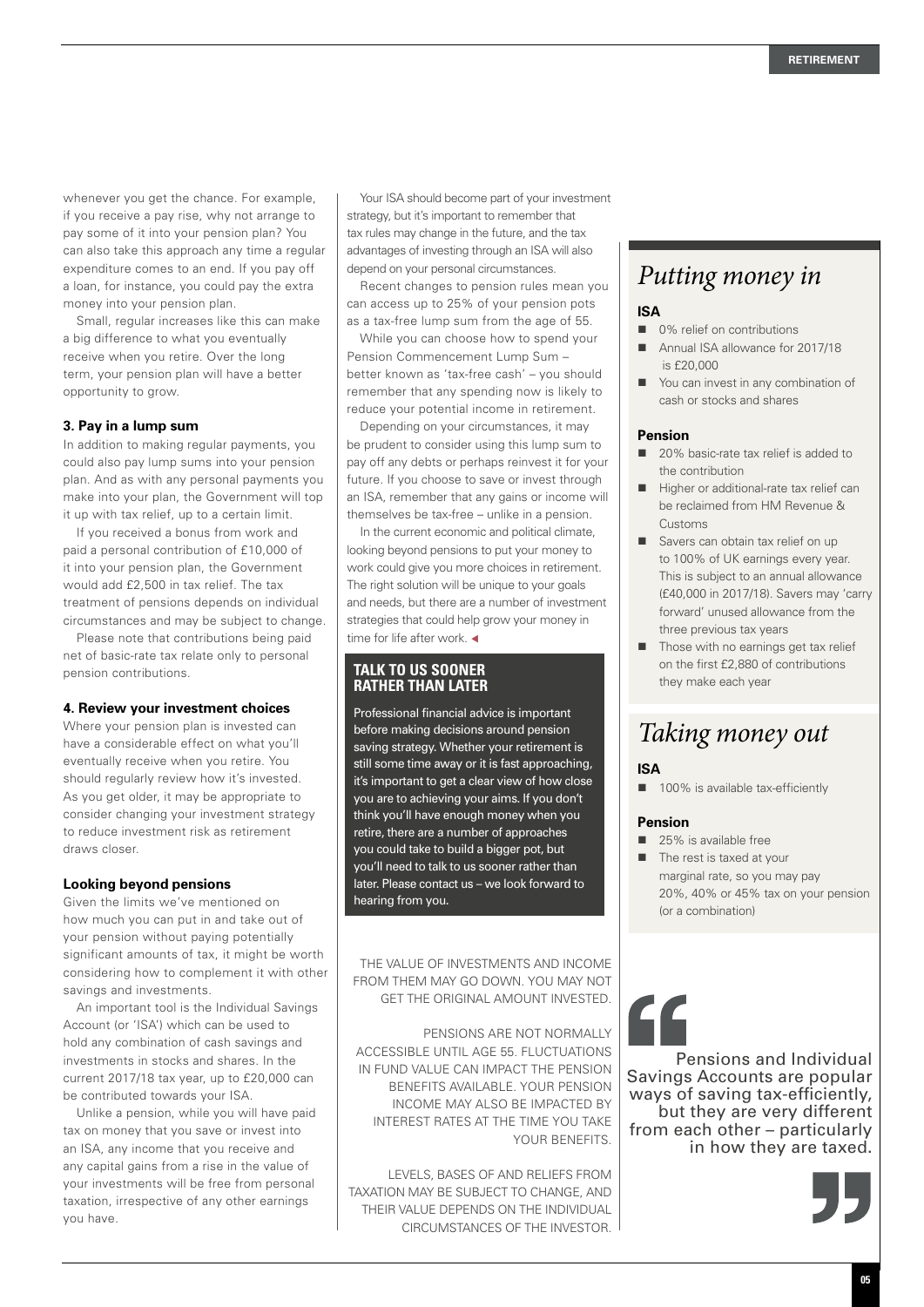# Growing care costs

### *Ageing population faces significant funding crisis*

**AS PART OF THE MARCH BUDGET 2017, CHANCELLOR PHILIP HAMMOND ANNOUNCED AN EXTRA £2 BILLION OF FUNDING FOR SOCIAL CARE AND PAVED THE WAY FOR MAJOR CHANGES TO HOW PEOPLE PAY FOR IT.** BUT

PEOPLE IN THE UK ARE STILL UNDERESTIMATING THE COST OF ELDERLY CARE BY £7 BILLION EVERY YEAR<sup>[1]</sup>, ACCORDING TO NEW RESEARCH FROM SCOTTISH WIDOWS' INDEPENDENT THINK TANK, THE CENTRE FOR THE MODERN FAMILY.

n average, UK adults estimate that residential care would cost £549 a week – when, in reality, it costs on average £866 for a place in a nursing home – leaving a shortfall of £317 every week[2].

#### **Feeling stressed**

More worryingly, the deficit could be significantly higher in reality, since one in four (25%) people admit they have no idea how they would cover these costs for themselves or a relative. Only 15% of people are saving money on a monthly basis to pay for their own care when the time comes, and almost half (49%) say they avoid thinking about the issue because it makes them feel stressed. With an ageing population and growing care costs, the nation could be facing a care funding crisis.

Instead, half (49%) of UK adults say they will have to rely on a relative to help them cover the costs. This could leave families in a difficult financial situation, particularly as more than four in ten (42%) people have £2,000 or less in life savings to fall back on, meaning they could only cover the cost of care for a maximum of two-and-a-half weeks.

#### **Shared responsibilities**

Half (50%) of UK adults believe that the responsibility of helping parents to pay for care should be shared among siblings. However, almost half (48%) of those over the age of 55 still haven't discussed who will take on this responsibility in their family. With more than nine out of ten (92%) people not saving anything to help their parents or other older relatives, this could lead to a significant shortfall in support, particularly as people estimate they

could only afford to spend £69 a week on care for their parents.

A lack of understanding of the benefits system could also be problematic for many. Almost one in four people (24%) claim they would need, or expect, to rely entirely on state support, but two in five (42%) admit they don't actually understand what benefits – both practical and financial – they would be entitled to.

#### **Family sacrifices**

An over-reliance on relatives to provide financial support already has a significant impact on families. Almost one quarter (23%) of those caring for a family member say it has put a strain on their finances. One in ten (12%) have been forced to make sacrifices to cover the cost of care for themselves or a relative, with a quarter (24%) of those people making major adjustments such as remortgaging their house. A similar proportion (22%) have been forced to make a moderate sacrifice, such as taking on a second job to cover the costs.

Supporting relatives practically and financially also puts emotional strain on families. Of those providing care, four in five (80%) say it has had an effect on them, with more than a quarter (27%) admitting it has put a strain on their close relationships. Although women are more likely to say they have less time to themselves (48%) than men (34%) when caring for a relative, more men (30%) than women (23%) are likely to feel that their family relationships have been impacted.

#### **Over-reliance**

The number of people in care in the UK is set to almost double by 2035. The research

shows that an over-reliance on relatives and the state could put families in serious financial difficulty. It can seem difficult to know how to prepare for the future, but to avoid a financial care crisis, we all need to have an honest discussion on later life care as early as possible so no one is left footing a bill they can't afford.

As for state provision, it's clear that many people simply don't understand the social care benefits and support system. Providing clarity and raising awareness of what is and isn't available is critical to helping people prepare for the longer-term future.  $\triangleleft$ 

#### **It's important to know the facts**

When looking into funding elderly care, you may be faced with a plethora of different options that can often be complicated to understand. So if you or a loved one needs to pay for care at home or in a care home, it's important to know the facts. To discuss your particular requirements, please contact us.

#### **Source data:**

*Report based on both quantitative and qualitative inputs, including a nationally representative Opinium survey of 2,000+ UK adults (aged 18 and over). Research carried out between 14 and 20 April 2017 and between 15 and 18 July 2017. [1] Figure calculated based on underestimated price of residential nursing care per week (£317, i.e. £866 minus £549) multiplied by current number of UK over-65s in care (421,100 according to the latest Laing & Buisson and detailed in Age UK's 'Later Life in the UK, August 2017' report) including with nursing and multiplied by 52 [2] According to regional cost figures from Laing & Buisson Care of Older People, including England, Wales, Northern Ireland and Scotland*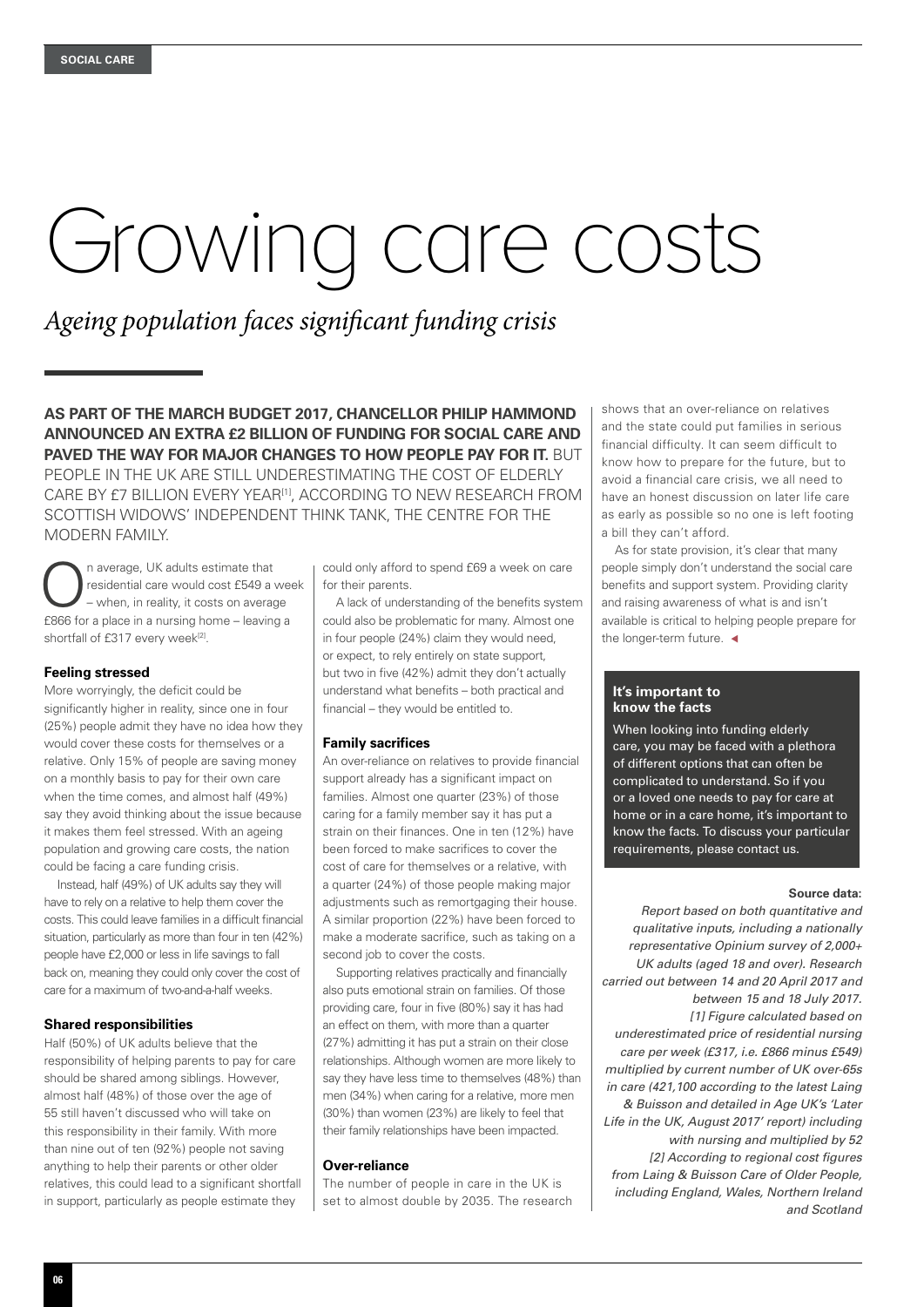# Don't worry, be happy

*How to build a sustainable retirement income plan* 

**IT IS IMPOSSIBLE TO CONSIDER RETIREMENT, AND OUR EXPERIENCE OF IT, WITHOUT ALSO CONSIDERING HOW WE'LL PAY FOR IT. BUT ALMOST** 30% OF PEOPLE OVER THE AGE OF 55 ARE UNSURE IF THEY WILL BE ABLE TO RETIRE ON THEIR CURRENT SAVINGS, ACCORDING TO NEW RESEARCH<sup>[1]</sup>.

F our out of five Britons are unhappy with the amount they are putting into their pension fund every month, while one in four people regret not starting to save for retirement earlier in life.

A Financial Conduct Authority (FCA) retirement income study has pointed to some of the issues faced by individuals with pensions who are approaching retirement.

#### **One in four Britons regret not starting to save for retirement earlier in life**

#### **1. Take advice**

As people approach retirement, it is crucial they take advice. The FCA has reported that non-advised people almost always remain with their existing pension provider instead of shopping around.

Obtaining professional financial advice will help secure the best value retirement income product to meet a retiree's needs and help them understand a safe rate of withdrawal, balancing their income needs against life expectancy and the need to invest for income, which is very different to investing for growth.

#### **2. Think twice before disinvesting your pension**

 $\sqrt{2}$ 

Half of people are taking their pension savings out but not actually spending them. Instead, they are investing the proceeds into other products. This could be in cash, Individual Savings Accounts or buy-to-let properties. These actions will result in them giving up the advantages that pensions offer, such as future tax-free investment growth.

Cash is unlikely to produce good long-term returns, and illiquid assets like property present their own risks. Obtaining professional financial advice will enable people to identify the right approach to investing for their individual needs that match their financial goals in the longer term. **3. Do you need to touch your pension?** Pensions are not included in an individual's estate

on death, which means Inheritance Tax of up to 40% will not apply. They used to be subject to a separate 'pensions death tax' but this has been removed as part of the pension freedom reforms. Now any unused drawdown funds can be passed on and will be tax-free or taxed at the beneficiaries' marginal rate of Income Tax.

People need to consider whether it would be more tax-efficient to leave their pension invested and use other assets first. The FCA found that 94% of people who made a full withdrawal had other sources of retirement income available to them in addition to the State Pension.

#### **4. Can you afford to retire early?**

The FCA report says 72% of pension pots are accessed before age 65, and individuals rarely consider 'the future and any of the broader issues around how much they would need to live off'. Many people want to retire early, but it is important to ensure that won't leave an income shortfall later on. A lot of people underestimate how long they will live for.

Income requirements are thought to follow a 'U shape' in retirement, with the first phase being the most exciting and therefore the immediate focus. This is where people start to enjoy retirement, and the risk is that they get carried away with their spending. Spending then tends to fall as people become a little less active and slow down, but costs may then go up in later life due to health issues, and care may be required.

People should have a plan in place to see them all the way through retirement, not just focusing on the now.

**5. Don't rule out an annuity purchase** Drawdown has surged in popularity versus annuities. However, before going into

drawdown, people should consider which option best suits their needs. For instance, if they cannot afford for their pension to run out, considering an annuity may be more appropriate. Or they may decide to combine drawdown with an annuity to balance flexibility with security.

#### **6. Consider your housing wealth**

Many people have a good deal of their wealth tied up in their home. Relying on their home in retirement is difficult, and accessing it isn't always simple. However, it is possible to access that wealth through equity release schemes or downsizing.

#### **Stepping off the corporate treadmill**

If you're planning to step off the corporate treadmill in your 50s or early 60s and maintain your standard of living, talk to us so we can assess your existing plans and advise on any necessary changes required to achieve this goal. To discuss your retirement plans, please contact us – we look forward to hearing from you.

> **Source data:** *[1] Pension Geeks*

A PENSION IS A LONG-TERM INVESTMENT. THE FUND VALUE MAY FLUCTUATE AND CAN GO DOWN, WHICH WOULD HAVE AN IMPACT ON THE LEVEL OF PENSION BENEFITS AVAILABLE.

PENSIONS ARE NOT NORMALLY ACCESSIBLE UNTIL AGE 55. YOUR PENSION INCOME COULD ALSO BE AFFECTED BY INTEREST RATES AT THE TIME YOU TAKE YOUR BENEFITS. THE TAX IMPLICATIONS OF PENSION WITHDRAWALS WILL BE BASED ON YOUR INDIVIDUAL CIRCUMSTANCES, TAX LEGISLATION AND REGULATION, WHICH ARE SUBJECT TO CHANGE IN THE FUTURE.

> YOUR HOME OR PROPERTY MAY BE REPOSSESSED IF YOU DO NOT KEEP UP **AYMENTS ON YOUR MORTGAGE.**

> > **07**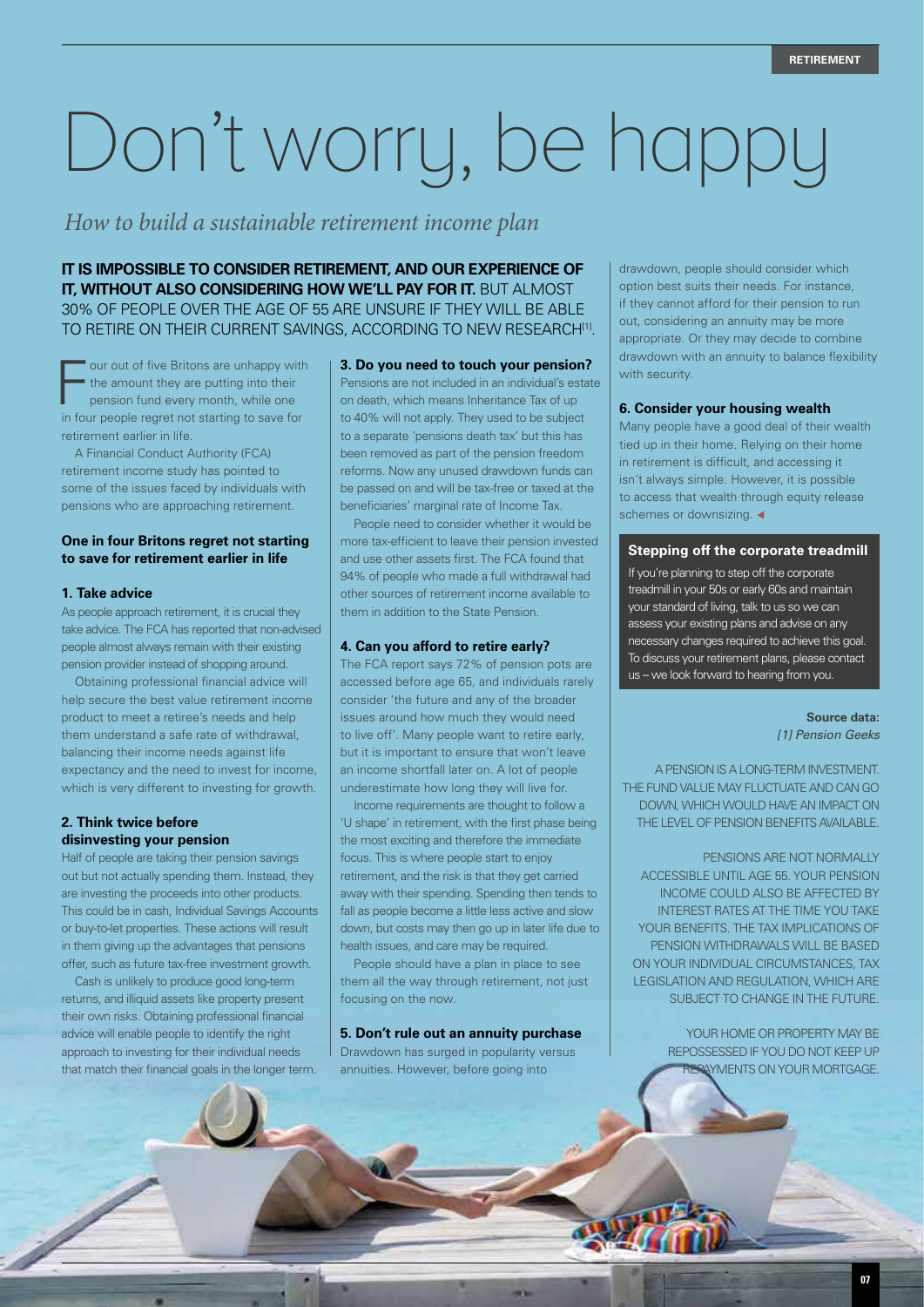# Market sentiment

*Reaching your long-term investment goals*

#### **IT IS IMPOSSIBLE FOR INVESTORS TO PREDICT THE FUTURE.**

SHORT-TERM LOSSES CAN BE UNSETTLING, BUT HOLDING STEADY THROUGH THE UPS AND DOWNS IS THE BEST WAY TO REACH YOUR LONG-TERM INVESTMENT GOALS. A KEY TO SUCCESSFUL INVESTING IS TO REMAIN FOCUSED ON YOUR LONG-TERM OBJECTIVES AND NOT LET SHORT-TERM TRENDS DISTRACT YOU. HOLDING ONTO YOUR INVESTMENTS WHEN TIMES GET TOUGH IS A PROVEN STRATEGY FOR STAYING ON TRACK.

Volatility in the market is normal, and<br>feeling uneasy about a lower portfol<br>value is normal too. If you want to g feeling uneasy about a lower portfolio value is normal too. If you want to give your investments the best chance of earning a return, then it's a good idea to cultivate the art of patience. The best returns tend to come from sticking with a long-term commitment to your investments.

The longer you're prepared to stay invested, the greater the chance your investments will yield positive returns. That means holding your investments for no less than five years, but preferably much longer. During any long-term investment period, it is vital not to be distracted by the daily performance of individual investments. Instead, stay focused on the bigger picture.

#### **Focusing on long-term investment goals**

The stock market recovery since the financial crisis over the previous decade is an example of one case where focusing on long-term investment goals and avoiding knee-jerk reactions in response to the impact of any event, whether political or economic, worked well.

Maintaining a long-term view of at least five years (but preferably longer) may also help you resist the temptation to attempt to time the market. Typically, the longer you are prepared to stay invested in the stock market, the greater the chance of your investments producing positive returns. Selling your investments when markets take a downturn means you are turning paper losses into realised ones.

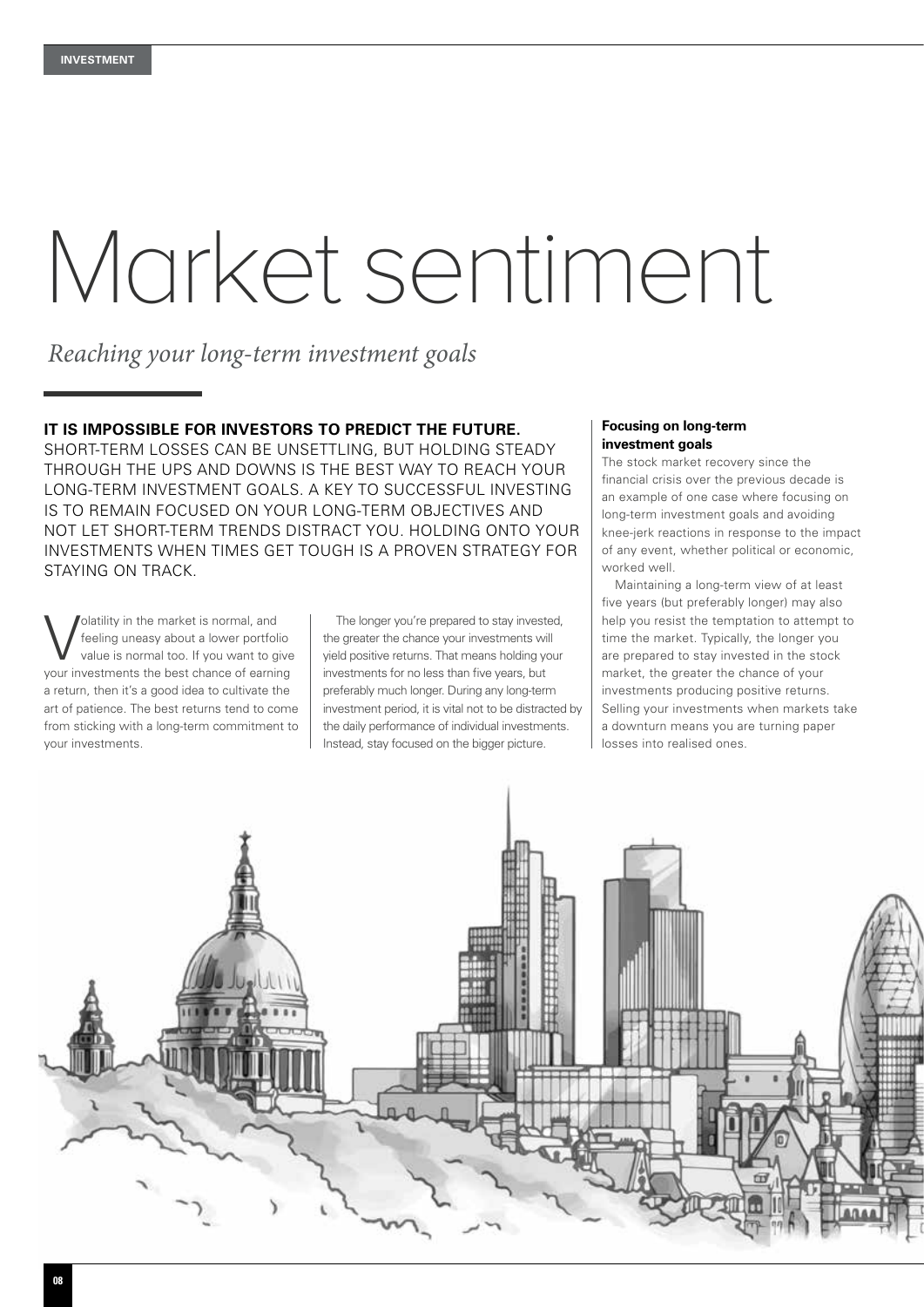#### **In it for the long term**

Success in the stock market is all about time and patience. However, it's understandable that when you put your money into the market, you will be tempted to check up on how your investments are performing on a regular basis.

Seeing investment prices fall, sometimes with alarming speed, can be enough to spook even the most experienced of investors. But remember that the reasons why you identified a particular fund or share as a sound investment in the first place should hopefully not have changed. The fall could just be down to market conditions as much as anything the individual company or fund manager has done, and in many cases, given enough time, investments should hopefully recover their value.

#### **Developing a buy-and-hold strategy for the long term**

Whatever happens in the markets, in all probability your reasons for investing won't have changed. For example, your aim may still be to cover education costs for your children or grandchildren, or saving for retirement. A buy-and-hold investment strategy is likely to serve you best for these long-term goals.

0000

 $00<sub>0</sub>$ 

Bear in mind, too, the benefits of so-called 'pound-cost averaging' during periods of market volatility. Essentially, if you are investing on a regular basis, your contributions will buy more shares when prices are low and fewer when they are expensive. Over the long run, this should help smooth out your returns, though there is no guarantee of this.

#### **When the time is right, rebalance for stronger diversification**

For all investors, there will come a time when the portfolio needs to be rebalanced. A major reason for a realignment is when the actual allocation of your assets – be that shares, government bonds, corporate bonds or cash – no longer matches your risk profile. Alternatively, it may be because your investment horizons have shortened. Perhaps, for example, your retirement date is getting closer. These are solid reasons for selling some assets and buying new ones to keep your investments appropriately diversified.

It may also be tempting to spend any income generated by your investments, but if you don't need it in the short term, it makes sense to reinvest it back into your portfolio. When you reinvest dividends,

000 000

you can dramatically increase your annual returns and total wealth. When you invest in companies that pay out some of their income in the form of dividends, you should reinvest the dividends to maximise returns until it comes time to let your dividend stocks be part of your spendable income.

#### **Getting advice on investing**

Whether you're an experienced investor or just starting out, we can discuss the different investment options to help you make the most of your money. To review your situation, please contact us.

THE VALUE OF INVESTMENTS AND INCOME FROM THEM MAY GO DOWN. YOU MAY NOT GET BACK THE ORIGINAL AMOUNT INVESTED.

Success in the stock market is all about time and patience. However, it's understandable that when you put your money into the market, you will be tempted to check up on how your investments are performing on a regular basis.

77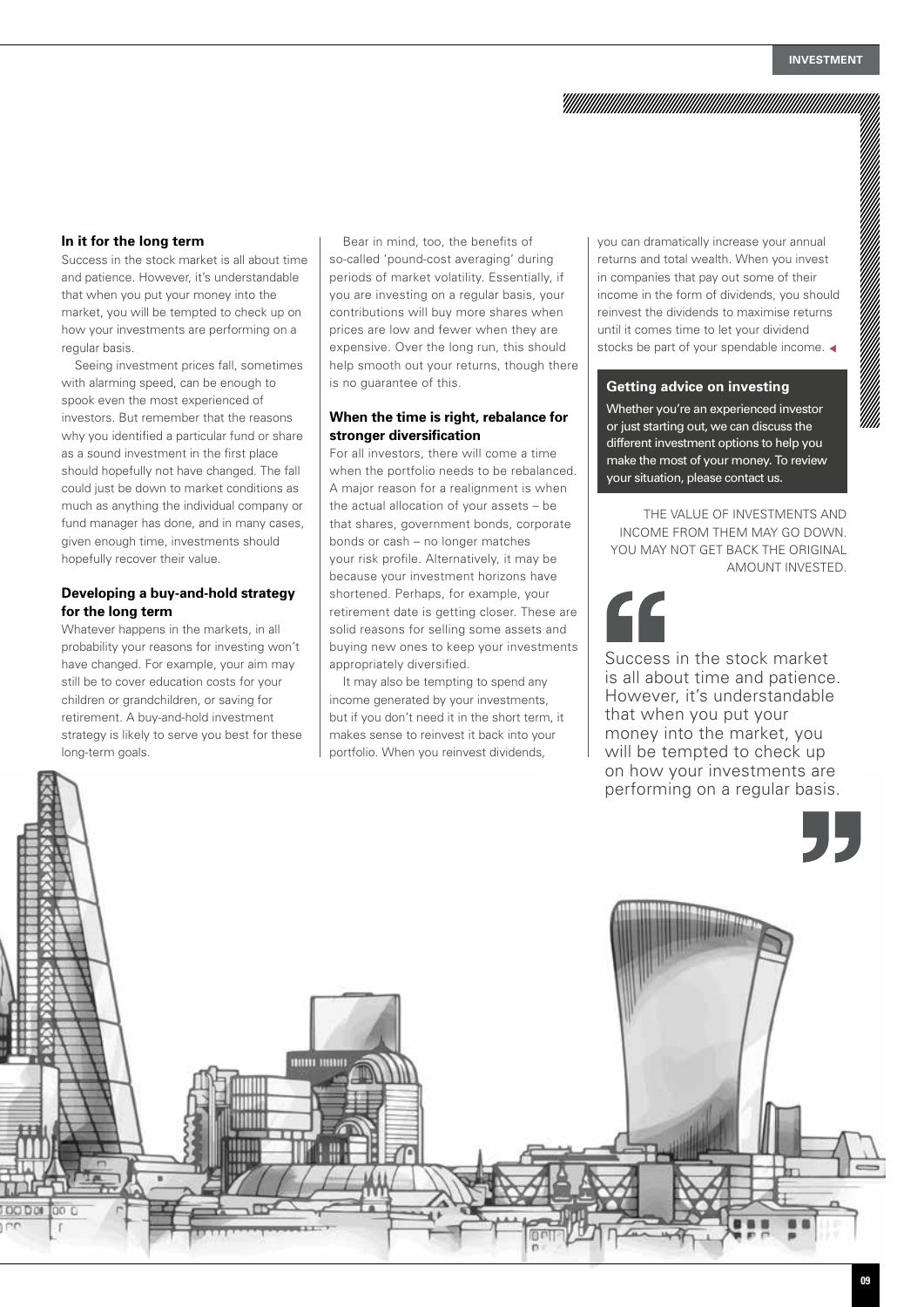## Your wealth. Your legacy

*Families shying away from difficult conversations*

**IF YOU HAVE SIGNIFICANT ASSETS, YOU MAY BE WONDERING WHETHER INHERITANCE TAX (IHT) AFFECTS YOU.** WORRYINGLY, SOME FAMILIES APPEAR TO BE SHYING AWAY FROM DIFFICULT CONVERSATIONS, AS ALMOST HALF (47%) OF UK ADULTS SAY THEY HAVE NEVER DISCUSSED INHERITANCE MATTERS, ACCORDING TO NEW RESEARCH<sup>[1]</sup>.

I HT receipts increased by 22.9% in the first quarter of this tax year, according to data from the Office for National Statistics. The figures show that more than £2 billion has been taken from people's estates in IHT since March.

#### **Extremely emotional subject**

Talking about estate planning is an extremely emotional subject, as people generally don't like talking about money or death. However, the research shows that around one in ten people would like to talk about it but haven't found the right time, and some people just don't know where to start (7%).

When someone dies, the value of their estate becomes liable for IHT. Everyone is entitled to pass on assets of up to £325,000 IHT-free. This is called the 'nil-rate band'. It hasn't changed since 2009 and will remain frozen until 2021. Any excess above £325,000 is taxed at 40%.

#### **Residence nil-rate band**

The new £100,000 residence nil-rate band was introduced in April 2017. It will increase in steps to £175,000 in April 2020, so married couples or registered civil partners with children will be able to pass on up to £1 million IHT-free. The residence nil-rate band is only available when passing on the family home, or the value from the sale of it, to a direct descendent, so it is important to consider structuring your estate to make the most of these allowances.

The research of 4,000 UK adults shows that a quarter (26%) of people say they haven't discussed the subject with loved ones because they're not old, so it's not a priority. However, age isn't the only factor preventing people from talking about inheritance, as one in seven (14%) say they don't like talking about death, and one in ten (11%) say they avoid it because it's a morbid subject.

#### **Talking to loved ones**

While more than a third (36%) of people say they don't feel comfortable talking about their legacy, there are some life events that may prompt

people to talk to loved ones about this important subject, such as a health scare (52%), a neardeath experience (46%) and getting older (46%).

There are also some people who hold the key to unlocking inheritance conversations. After their partner or spouse (32%), people feel most comfortable talking to their mum (8%) or a financial adviser (8%) in the first instance.

#### **Passing on wealth**

Of those who have broached the subject, most (36%) have talked about passing on wealth when they die, a quarter (26%) have discussed Will writing, and one in five (18%) have discussed passing on personal items such as jewellery and photos. One in ten (10%) say they have talked about which belongings they want to give to loved ones while alive.

The research suggests that as people live longer and have healthier lives, many may be torn between the desire to help loved ones while also maintaining their own financial independence. Those who have a plan estimate that 65% of their wealth will be needed to cover their 'cost of living', leaving them able to pass on a quarter (25%) to loved ones in a Will and to share 10% with their family as a 'living legacy' while they are alive.

#### **Retirement or later-life care**

Gifting wealth – whether it is money, property or family heirlooms – is important to Britons, with half (45%) hoping to pass on a legacy to loved ones. The research shows that the most common reason over-50s choose to pass on wealth after they have died is because they are worried their loved ones won't have enough money to fund retirement or later-life care (52%). Other reasons include wanting to help family members even if they're not here to see them receive it (47%), and leaving younger family members something to remember them by (26%).

Those over 50 opting for a living legacy are motivated by the thought of being around to watch loved ones benefit from their wealth

(49%) and thinking that younger family members need the money more than they do (23%). One in eight (12%) also see the financial benefits of gifting money while they're alive and plan to do so for tax reasons.

#### **Providing financial support**

In fact, more people are stepping in and providing financial support to family members this year, compared to last year. For instance, 59% intend to fund family weddings and deposits for first homes in 2017, compared to 52% of people in 2016<sup>[2]</sup>.

#### **5 conversational topics about inheritance to have with your loved ones**

#### **1. The importance of an up-to-date Will**

When you are making a Will, this is a good time to talk to your family about your wishes. The research found just four in ten (40%) of over-55s have an up-to-date and valid Will.

#### **2. Take advantage of the gift allowance**

You can give away £3,000 each year, and this will not be subject to IHT. In addition, parents can gift £5,000 to each child as a wedding gift, while grandparents can give £2,500. However, the research shows one in three people don't know how much you can gift each year without having to pay IHT.

Gifting money regularly throughout the year can be a great way to financially help loved ones, and it can also reduce your IHT liability. Some people will find it hard asking for money, so try and speak to your children and grandchildren to find out if you can help them with something specific, such as a new car or school fees.

#### **3. Let life events help you start a conversation**

The research shows that some life events, such as a health scare, could prompt people to talk to their loved ones about inheritance matters. However, there are some positive events, like a birth in the family or getting married, that can also make people evaluate their plans. Use these opportunities as a way of talking to relatives about how you would like to pass on your wealth.

#### **4. Talk about later-life care**

Social care is a much-talked-about topic, and many people are worried about how they will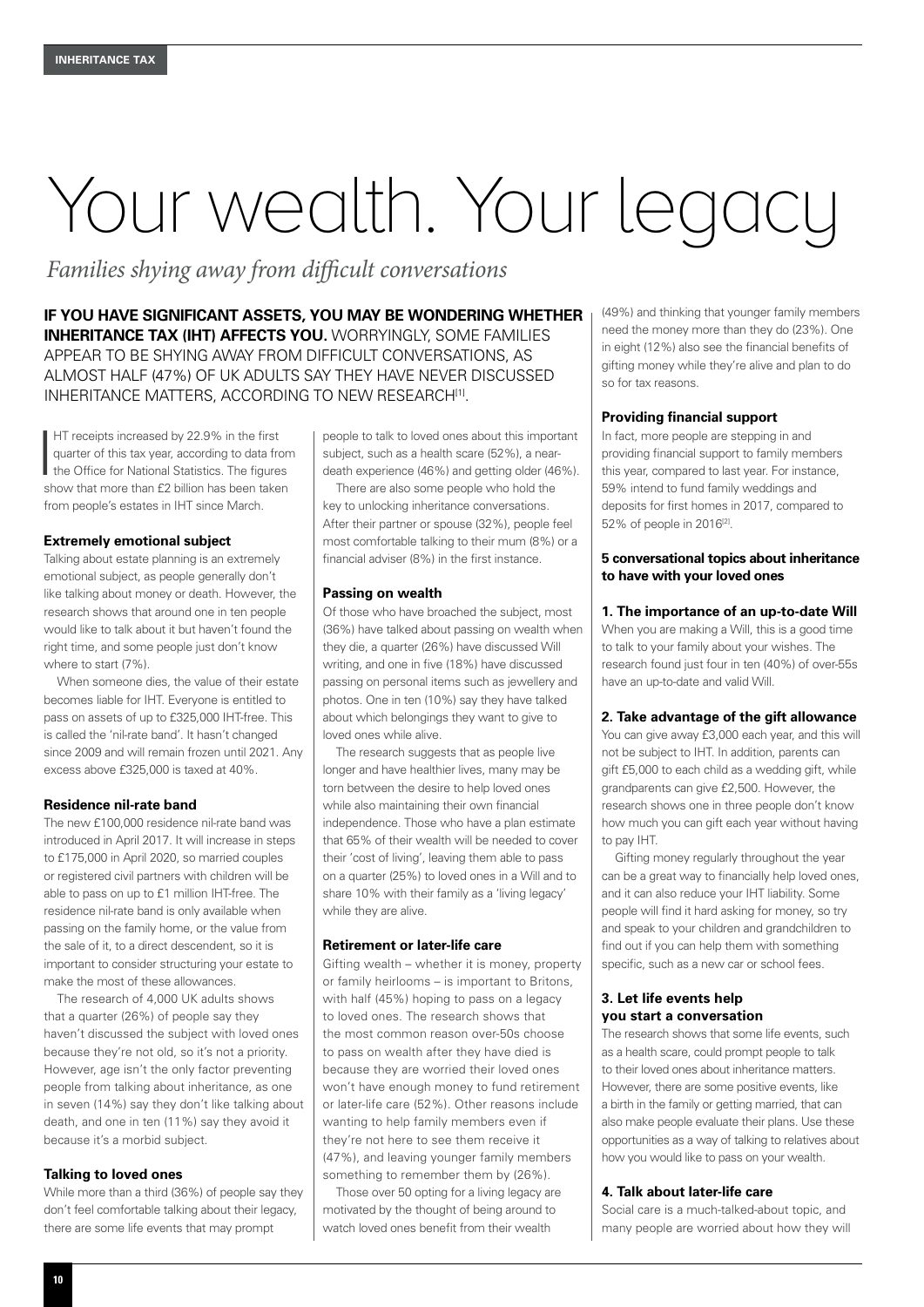pay for care when they get older. As a result, people may be starting to plan for this earlier than previous generations. It's important to talk to your family about the care you want so they stay true to your wishes. This could be the perfect time to introduce the subject of inheritance, as estate planning and later-life care go hand in hand.

#### **5. Talk about family heirlooms**

If you find it hard to approach the subject of estate planning with your family, then a good place to start could be talking about family heirlooms. People love to hear stories about older relatives, even if they never had the chance to meet them. Talking about items that are important to you or were important to other family members can be a great way to start a conversation about estate planning. <

#### **Looking to secure more of your wealth for your loved ones?**

Planning for what will happen after your death can make the lives of your loved ones much easier. To discuss putting in place an estate plan to reduce or mitigate Inheritance Tax, please contact us – don't leave it to chance.

INFORMATION IS BASED ON OUR CURRENT UNDERSTANDING OF TAXATION LEGISLATION AND REGULATIONS. ANY LEVELS AND BASES OF, AND RELIEFS FROM, TAXATION ARE SUBJECT TO CHANGE.

THE VALUE OF INVESTMENTS AND INCOME FROM THEM MAY GO DOWN. YOU MAY NOT GET BACK THE ORIGINAL AMOUNT INVESTED.

#### **Source data:**

*[1] Brewin Dolphin [2] YouGov surveyed 10,951 UK adults online between 10 and 16 August 2016*

## *Key Action Points*

#### **Joint tenants or tenants in common?**

- How you own your property can have a significant impact on the legacy you leave and the IHT your heirs have to pay. Joint tenants own equal shares in a property. If you die, the other owner automatically inherits your share of the property. This overrides anything you say in your Will, so you cannot leave your share of the property to anyone else
- **n** If you want to be able to leave your share of joint asset to someone else, you should seek professional advice on whether tenants in common is appropriate, and the alternative options for your estate if not

#### **Pensions as an estate planning tool**

- Pensions are one of the most tax-efficient ways to pass on your wealth
- **n** If you die before the age of 75, benefits left in a money purchase pension can be paid as a lump sum or income to any beneficiaries, with absolutely no tax to pay. After age 75, benefits will be taxed at the beneficiaries' marginal Income Tax rate
- Your beneficiaries get to choose how they take the benefits
- n You should seek advice to make sure you are making use of the allowances available to pay money into a pension. Alternatively, you should consider and seek advice on the best ways to structure your retirement plans so that you can preserve the IHT-friendly pension funds

#### **More complicated planning**

Once you have explored simpler forms of planning, you may want to consider more complex schemes that can be very effective in reducing an IHT bill:

- $\blacksquare$  Using trusts as a tool to pass wealth down the generations
- Using life insurance as a cost-effective IHT planning tool
- Investing in small companies\* tax relief is available to encourage investment in certain small and growing unquoted UK enterprises, but such businesses are extremely high risk

*\*These are generally considered higher-risk investments and may not be considered suitable for all types of investors. You could lose some or all of your capital.*

**INHERITANCE TAX**